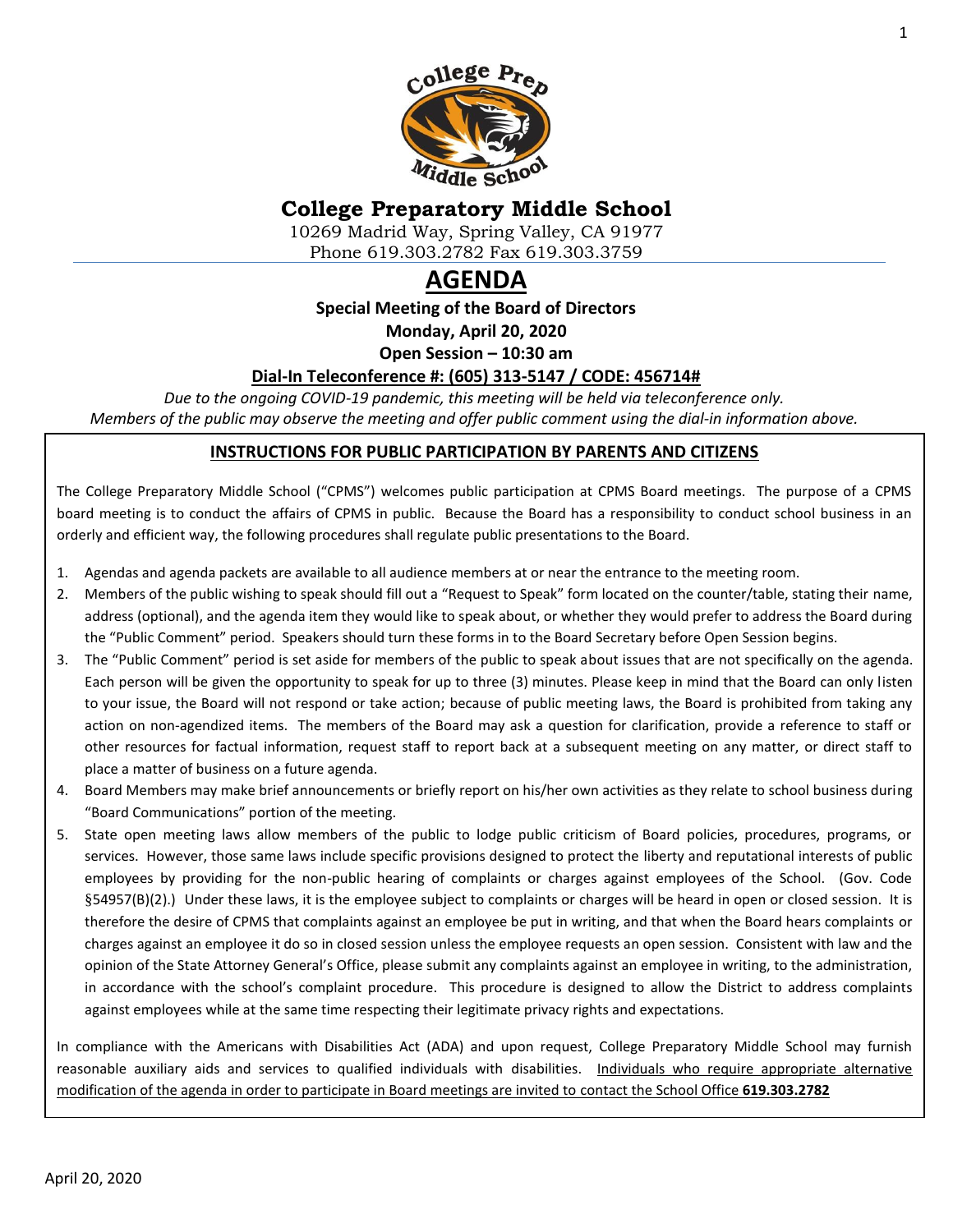# **I. PRELIMINARY**

#### **A. Call to Order**

The special meeting was called to order by President Meitchik at \_\_\_\_\_ a.m.

#### **B. Roll Call**

|                | Present | Absent | <b>Arrived Late</b> | Departed Early |
|----------------|---------|--------|---------------------|----------------|
| Corey Meitchik |         |        |                     |                |
| Alex Brizolis  |         |        |                     |                |
| Lisa Dietrich  |         |        |                     |                |
| Kathy Kinsella |         |        |                     |                |
| Garth Hebbler  |         |        |                     |                |

# **C. Pledge of Allegiance**

#### **D. Approval of Board Agenda**

Motion by: \_\_\_\_\_\_\_\_\_\_\_\_\_\_\_\_\_\_\_\_\_ Seconded by: \_\_\_\_\_\_\_\_\_\_\_\_\_\_\_\_\_\_\_ Vote:

|                | Yes/Aye | No/Nay | Abstain |
|----------------|---------|--------|---------|
| Corey Meitchik |         |        |         |
| Alex Brizolis  |         |        |         |
| Lisa Dietrich  |         |        |         |
| Kathy Kinsella |         |        |         |
| Garth Hebbler  |         |        |         |

# **II. COMMUNICATIONS**

#### **A. Public Comment Period**

Public comment on items not listed on the Agenda. Maximum time three (3) minutes.

#### **B. Board Communications/ Announcements**

Governing Board members make brief announcements or briefly report on his/her own activities as they may relate to school business.

### **C. Staff Reports**

1. Director's Report: Director will provide announcements and general report